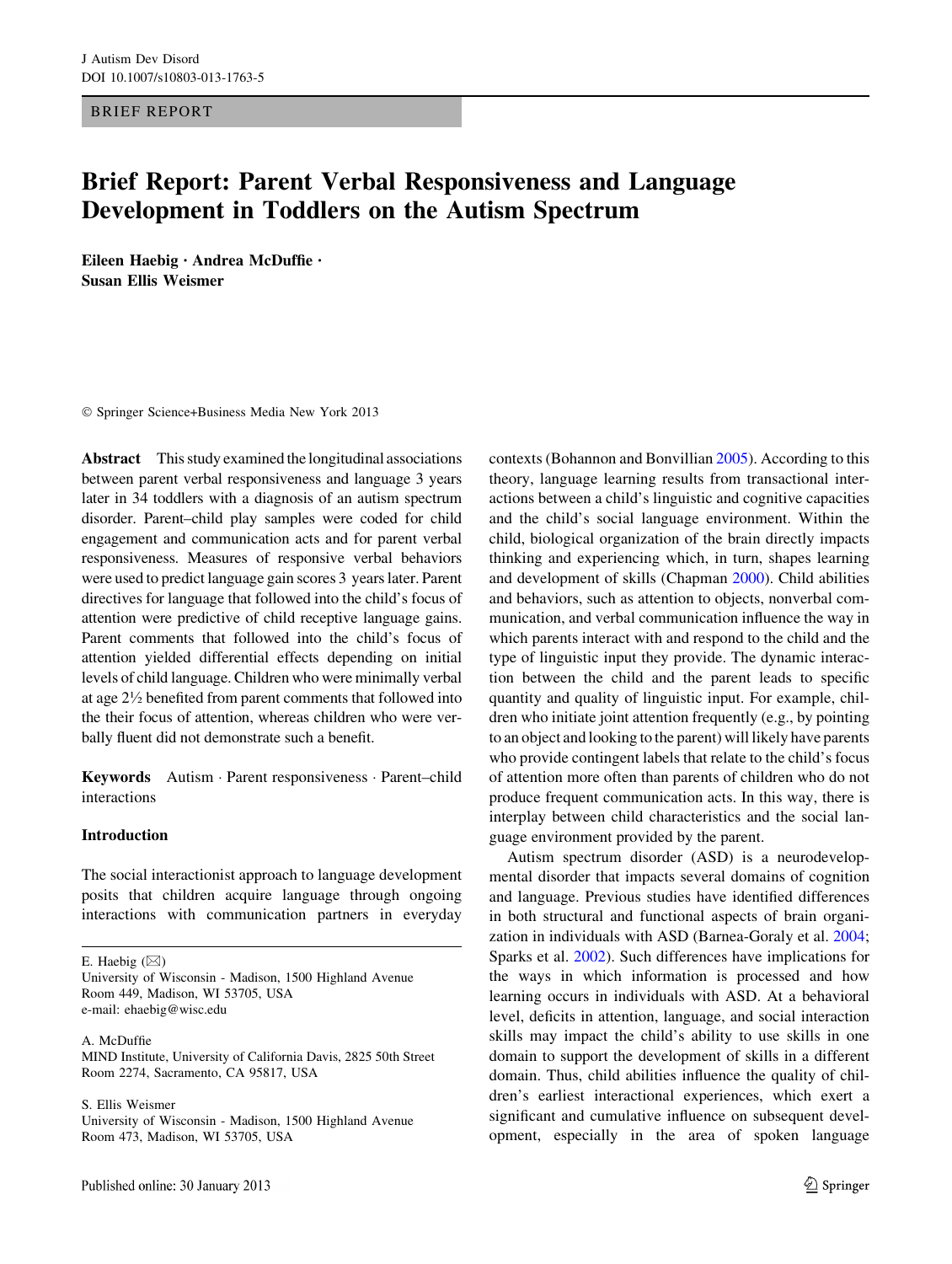acquisition (Hart and Risley [1992](#page-8-0)). Early language abilities and language learning opportunities are especially important given that the development of verbally fluent spoken language during the preschool years is a strong prognostic indicator of long-term outcomes in children with autism spectrum disorders (ASD; e.g., Howlin et al. [2000](#page-8-0)). However, relatively little is known about the impact of different forms of parental linguistic input on later language abilities in this population.

Only a handful of studies have considered the contribution of different types of parent verbal input to later language abilities in children with ASD. The few published studies in the extant literature have found support for the role of responsive and contingent verbal input from parents in facilitating language development in children with ASD (Haebig et al. [2013;](#page-8-0) McDuffie and Yoder [2010;](#page-8-0) Siller and Sigman [2002,](#page-8-0) [2008](#page-8-0)); however, these studies have been limited by the assessment of a limited number of predictor variables and the analysis of short-term longitudinal data (e.g., 6 months in time).

### Responsiveness to the Child's Focus of Attention

Verbal input from responsive parents is thought to facilitate earlier stages of word learning by providing labels that follow into or map directly onto the object or activity to which the child is attending (Baldwin [1995](#page-8-0); Tomasello and Farrar [1986](#page-9-0)). This type of input, which we term ''follow-in commenting,'' is considered to follow the child's lead by corresponding to the child's current focus of attention. Parents who provide verbal input that follows into their child's focus of attention assume the responsibility of ensuring that both the child and the parent are jointly focused on the same referent (i.e., supported joint attention; Adamson et al. [2004](#page-8-0)). Parent responsiveness to the child's focus of attention is particularly important for children with ASD given their known deficits in both initiating joint attention (i.e., IJA; Mundy and Newell [2007](#page-8-0)) and responding to others' bids for joint attention (i.e., RJA; Leekam et al. [1998;](#page-8-0) Mundy et al. [1986](#page-8-0)). Deficits in responding to joint attention have been found to negatively impact language learning (Luyster et al. [2008](#page-8-0)). Relative to typically developing children and children with cognitive delays without ASD, experimental studies have shown that children with ASD produce more incorrect mappings between novel labels and objects because they use their own focus of attention, rather than referencing the speaker's focus of attention, when learning new words (Baron-Cohen et al. [1997](#page-8-0); Preissler and Carey [2005\)](#page-8-0). Parents who consistently follow into their child's focus of attention may decrease mapping errors and decrease the cognitive and affective demands on the child to coordinate attention to both people and objects (Adamson et al. [2004](#page-8-0)).

Follow-in comments, which describe the child's focus of attention without conveying an expectation that the child respond to the parent in some way have been found to predict later language abilities in children with ASD (McDuffie and Yoder [2010;](#page-8-0) Siller and Sigman [2002,](#page-8-0) [2008](#page-8-0)). In a one-year follow-up study, the current authors demonstrated that follow-in comments have differential effects on children with ASD according to the child's initial language level (Haebig et al. [2013\)](#page-8-0), warranting further investigation of these predictive associations.

In addition to follow-in comments, follow-in directives also correspond to the child's focus of attention and can be divided into two categories: follow-in directives for language (e.g., ''What color is that?'') and follow-in directives for behavior (e.g., ''Push the car down.'' when the child holds a car). Unlike follow in comments, these types of follow in parent utterances convey an expectation that the child respond either behaviorally or communicatively to the parent's immediately preceding utterance. Siller and Sigman ([2008\)](#page-8-0) found that follow-in comments alone and a composite variable including both follow-in comments and follow-in directives both related to later language ability in a group of 28 preschoolers with ASD (no description of initial language was provided). McDuffie and Yoder ([2010\)](#page-8-0) found that follow-in comments and follow-in directives for behavior each independently accounted for unique variance in predicting later vocabulary for a group of toddlers with ASD who produced, on average, less than ten spoken words at the initial study visit. To our knowledge, the unique contribution of follow-in directives for language have been assessed only in one prior study (Haebig et al. [2013](#page-8-0)) and were found to be positively related to language gains.

#### Responsiveness to Child Communication Acts

Contingent parent verbal responses to child communication acts include linguistic mapping, repetitions, and expansions. Linguistic mapping occurs when a parent linguistically encodes or puts into words the child's immediately preceding act of nonverbal intentional communication. While both types of parent verbal input do follow into the child's focus of attention, linguistic mapping and follow-in comments are mutually exclusive and can be distinguished by whether or not a child communication act precedes the parent response. If the child is productively engaged and the parent describes the child's ongoing focus of attention, the parent is considered to have used follow-in commenting. If the child directs a nonverbal communicative bid to the parent (e.g., a show or give), and the parent responds contingently (i.e., within 3 s) to this child act, the parent is considered to have used linguistic mapping. Thus, the critical difference between the two types of responsive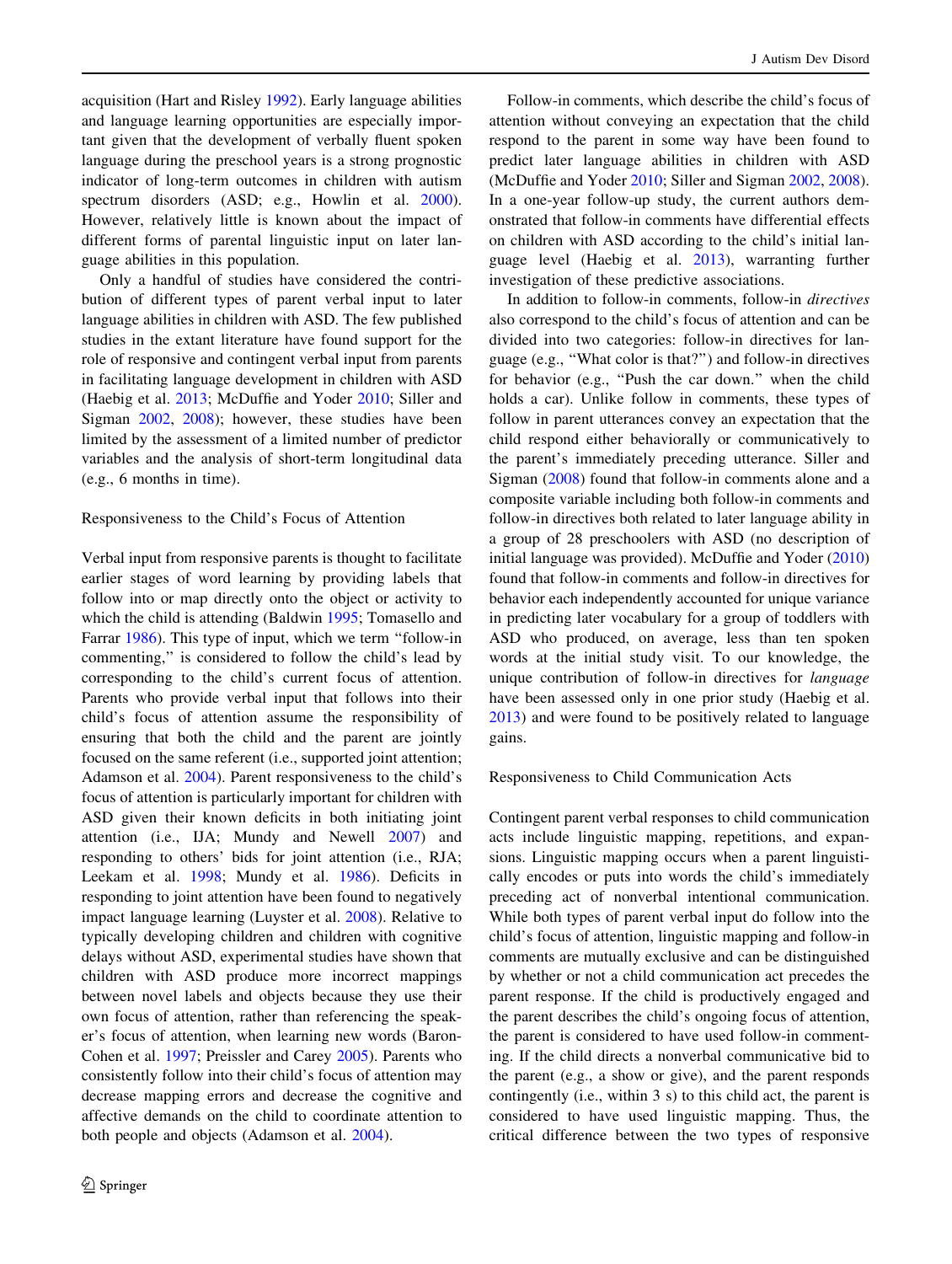verbal language input is that follow-in commenting does not require that the child actively direct a communication bid to the parent. Parents can provide language input by using follow in commenting even when their child uses very few communication acts. The current authors have, in fact, previously demonstrated that this type of verbal language input facilitates language growth in young children with ASD who are infrequent communicators (Haebig et al. [2013\)](#page-8-0). The opportunity for a parent to provide language input by using linguistic mapping is determined by the frequency with which the child produces, and the parent recognizes, acts of nonverbal intentional communication.

Similarly, repetitions and expansions are parent responses that are provided contingent upon a child's verbal communication act. Expansions include part or all of the child's verbal communication act with an additional word or two, thus providing models of developmentally advanced language that map directly onto the child's own productions (Scherer and Olswang [1984](#page-8-0)). Repetitions include part or all of the child's communication act, without adding additional linguistic information. McDuffie and Yoder [\(2010](#page-8-0)) found that parent expansions, but not repetitions, uniquely predicted vocabulary abilities measured 6 months later in a group of minimally verbal children with ASD, even after controlling for the number of child communication acts. Presumably, repetitions may acknowledge what the child has said, but do not provide additional language input which can scaffold subsequent language growth. Children who are frequent communicators provide parents with consistent opportunities to respond with contingent linguistic mapping or expanding. Theoretically, one might posit that children who produce more frequent communication acts not only have more motivation to communicate but elicit more development enhancing verbal input from parents, contributing to subsequent gains in language ability over time. Siller and Sigman ([2002,](#page-8-0) [2008\)](#page-8-0) only assessed the contribution of parent utterances that were synchronous with or mapped onto the child's focus of attention. They did not assess the contribution to later language of parent responses to child communication acts, which have been shown to be an important source of language support for young children with ASD as they develop verbal language ability (Haebig et al. [2013;](#page-8-0) McDuffie and Yoder [2010\)](#page-8-0).

To date, the available studies on the contributions of parent verbal responsiveness to later language are limited in generalizability due to small sample sizes, narrowly focused samples of parent–child interaction, and short-term longitudinal data. In the present study, we sought to replicate and expand our previous findings (Haebig et al. [2013\)](#page-8-0)

over a longer time period. Clinically, this line of research is important as it can inform the content of parent mediated intervention programs that target the use of empiricallybased language facilitation strategies that can be used by parents when they interact with their children during play and other daily routines. Our specific research questions include:

1. Does parent language input that follows into the child's focus of attention significantly predict gains in receptive and expressive language 3 years later?

2. Does parent language input that responds contingently to child communication acts significantly predict gains in receptive and expressive language 3 years later?

# Methods

#### Participants

Thirty-four parent–child dyads (6 children were female) participated in the current study as part of a larger longitudinal investigation. Comprehensive evaluations were conducted annually and the current study examines data collected at Visit 1 (mean age  $= 31.35$  mo,  $SD = 4.48$ ) and Visit 4 (mean age  $= 66.91$  mo,  $SD = 5.71$ ). All children received an ASD diagnosis at Visit 1 from an experienced psychologist. On average, Visit 4 evaluations occurred 36.4 months after Visit 1. Descriptive characteristics of the participants are presented in Table [1](#page-3-0).

### Assessments and Measures

### Autism Status

Each child received a best estimate clinical diagnosis of either autism ( $n = 14$ ) or autism spectrum ( $n = 20$ ) from an experienced psychologist who utilized multiple sources of information including cognitive and language testing, as well as either the original or toddler version of the Autism Diagnostic Observation Schedule (ADOS–G; Lord et al. [2000](#page-8-0); ADOS-T; Luyster et al. [2009](#page-8-0)) and the ADI-R Toddler version (unpublished assessment; see Lord et al. [2006](#page-8-0)). The ADI-R and ADOS represent the current gold standard for assigning a diagnostic classification of autism for research. Following the first visit, the children's autism diagnosis was confirmed at each yearly study visit by an experienced psychologist utilizing the appropriate module of the ADOS, cognitive and language testing, and background information from parents. All of the children in the current study met diagnostic criteria for autism at all time points.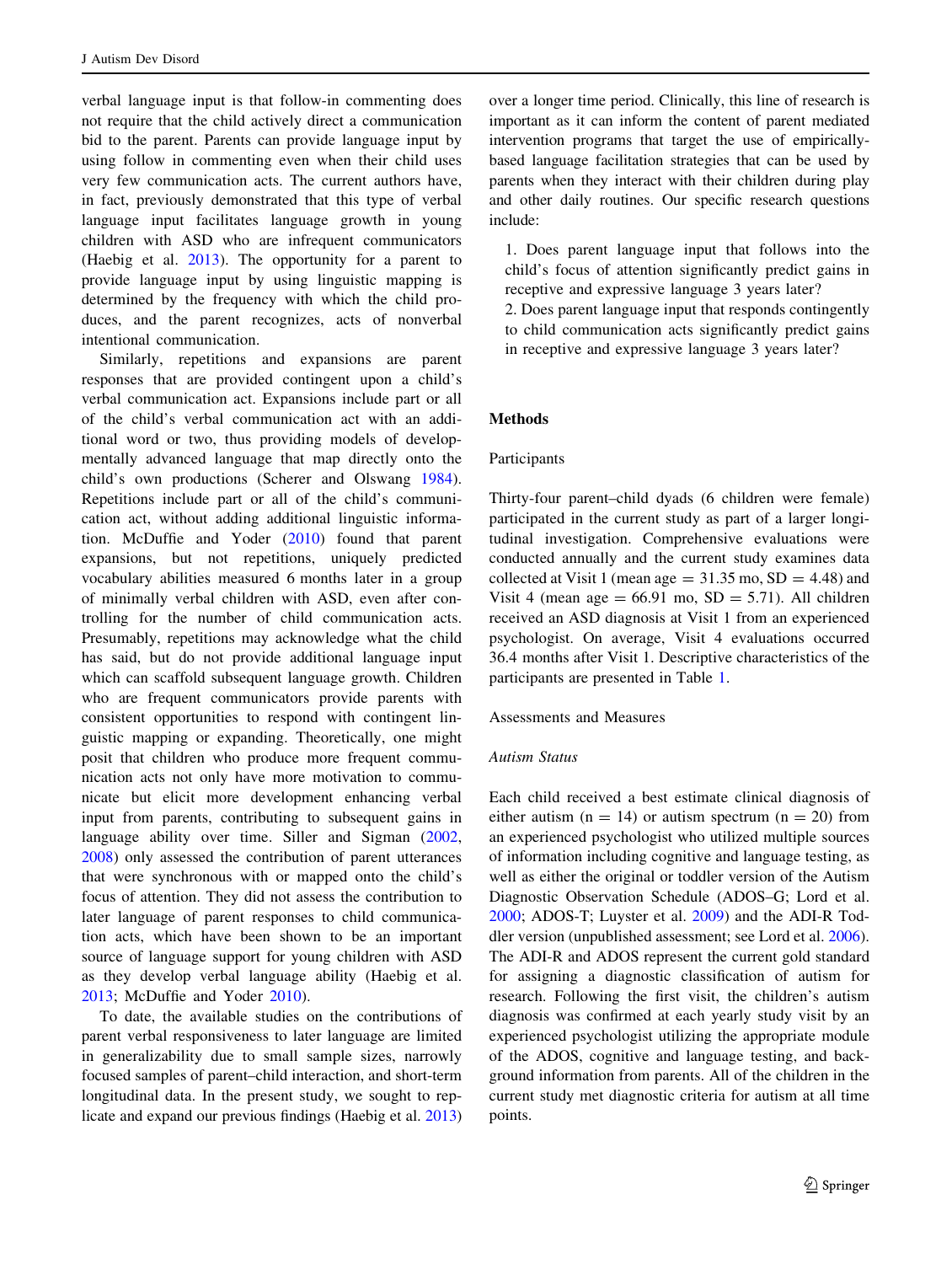| Visit 1 measure                       | Total sample $(N = 34)$ |       |             | MEL subgroup ( $n = 19$ ) |           |             | VF subgroup $(n = 15)$ |           |            |
|---------------------------------------|-------------------------|-------|-------------|---------------------------|-----------|-------------|------------------------|-----------|------------|
|                                       | $\boldsymbol{M}$        | SD    | Range       | $\boldsymbol{M}$          | <b>SD</b> | Range       | $\boldsymbol{M}$       | <b>SD</b> | Range      |
| CA <sup>a</sup>                       | 31.35                   | 4.48  | $24 - 39$   | 29.32                     | 4.31      | $24 - 37$   | 33.93                  | 3.28      | $27 - 39$  |
| <b>ADOS</b> Severity                  | 7.32                    | 1.82  | $4 - 10$    | 7.84                      | 1.92      | $5 - 10$    | 6.67                   | 1.50      | $4 - 10$   |
| NVMA <sup>b</sup>                     | 24.32                   | 4.91  | $16.5 - 34$ | 21.38                     | 3.51      | $16.5 - 31$ | 27.47                  | 3.64      | $22 - 34$  |
| PLS-4 AC <sup>c</sup> RS <sup>e</sup> | 21.09                   | 6.48  | $10 - 42$   | 17.84                     | 2.50      | $10 - 22$   | 25.20                  | 7.66      | $18 - 42$  |
| PLS-4 $AC^c$ SS <sup>f</sup>          | 60.41                   | 14.75 | $50 - 116$  | 56.52                     | 6.07      | $50 - 75$   | 65.33                  | 20.48     | $50 - 116$ |
| PLS-4 EC <sup>d</sup> RS <sup>e</sup> | 25.35                   | 6.28  | $16 - 40$   | 20.89                     | 2.71      | $16 - 25$   | 31.00                  | 4.74      | $24 - 40$  |
| $PLS-4 ECd SSf$                       | 71.91                   | 10.68 | 56-97       | 66.21                     | 6.87      | $56 - 79$   | 79.13                  | 10.41     | $62 - 97$  |
| Parent YOE <sup>g</sup>               | 13.97                   | 2.15  | $12 - 19$   | 13.68                     | 2.00      | $12 - 19$   | 14.33                  | 2.35      | $12 - 18$  |
| Visit 4                               |                         |       |             |                           |           |             |                        |           |            |
| $PLS-4 ACc RSe$                       | 47.00                   | 13.41 | $17 - 62$   | 40.11                     | 13.43     | $17 - 59$   | 55.73                  | 6.75      | $42 - 62$  |
| $PLS-4 ACc SSt$                       | 80.03                   | 25.67 | $50 - 129$  | 69.11                     | 20.14     | $50 - 113$  | 93.87                  | 24.82     | $50 - 129$ |
| $PLS-4 ECd RSe$                       | 48.71                   | 13.55 | $23 - 67$   | 41.11                     | 11.87     | $23 - 67$   | 58.33                  | 8.57      | $44 - 67$  |
| $PLS-4 ECd SSf$                       | 77.41                   | 24.86 | 50-122      | 65.47                     | 20.02     | $50 - 116$  | 92.53                  | 22.41     | $55 - 122$ |

<span id="page-3-0"></span>Table 1 Participant Characteristics

Chronological age

 $<sup>b</sup>$  Only 30 participants had valid data for NVMA (nonverbal mental age)</sup>

<sup>c</sup> Auditory comprehension

<sup>d</sup> Expressive communication

<sup>e</sup> Raw score

<sup>f</sup> Standard score

<sup>g</sup> Years of education

# Language and Cognition

Language abilities were assessed by a certified speechlanguage pathologist using the Preschool Language Scales, 4th edition (PLS-4; Zimmerman et al. [2002\)](#page-9-0). Nonverbal cognitive abilities were assessed at Visit 1 by an experienced psychologist using the Visual Reception and Fine Motor subscales of the Mullen Scales of Early Learning (MSEL; Mullen [1995](#page-8-0)).

# Procedure

# Play Session

A 15-min parent–child play session was completed at Visit 1. Parents were instructed to play with their child as they would normally. Two developmentally appropriate toys (Mr. Potato Head and a Fisher-Price farm set) were provided for the play session. A student research assistant recorded the play sessions with a hand-held digital video recorder.

# Coding

The first 10 min of each play sample was coded using a frequency based coding procedure with ProcoderDV (Tapp [2003\)](#page-9-0). The following child and parent variables were coded: child engagement, parent responses to the child's focus of attention, child communication acts, and parent responses to child communication acts. Following coding, data files were exported into MOOSES software (Tapp et al. [1995](#page-9-0)) to calculate cumulative frequencies of each code.

# Responsiveness to the Child's Focus of Attention

Coding for follow-in commenting and follow-in directives for language required two passes through the videotape. First, child active engagement in play was coded for each 1-s interval of the play sample. Intervals were coded as engaged (e.g., actively manipulating, visually attending to or communicating about an object in a play context), not engaged (e.g., walking around the room without manipulating, visually attending to or communicating about an object, crying, engaging in self-stimulatory behavior such as peering at spinning wheels on a toy car), or uncodable (e.g., child is off screen). Following this, responses to the child's focus of attention were coded during engaged intervals only, using the following four subcategories: follow-in comments, parent description of his/her own action, follow-in directives for language, and follow-in directives for behavior. Control variables included: redirects and other talking. The parent did not need to be visible on screen for a follow in response to be coded as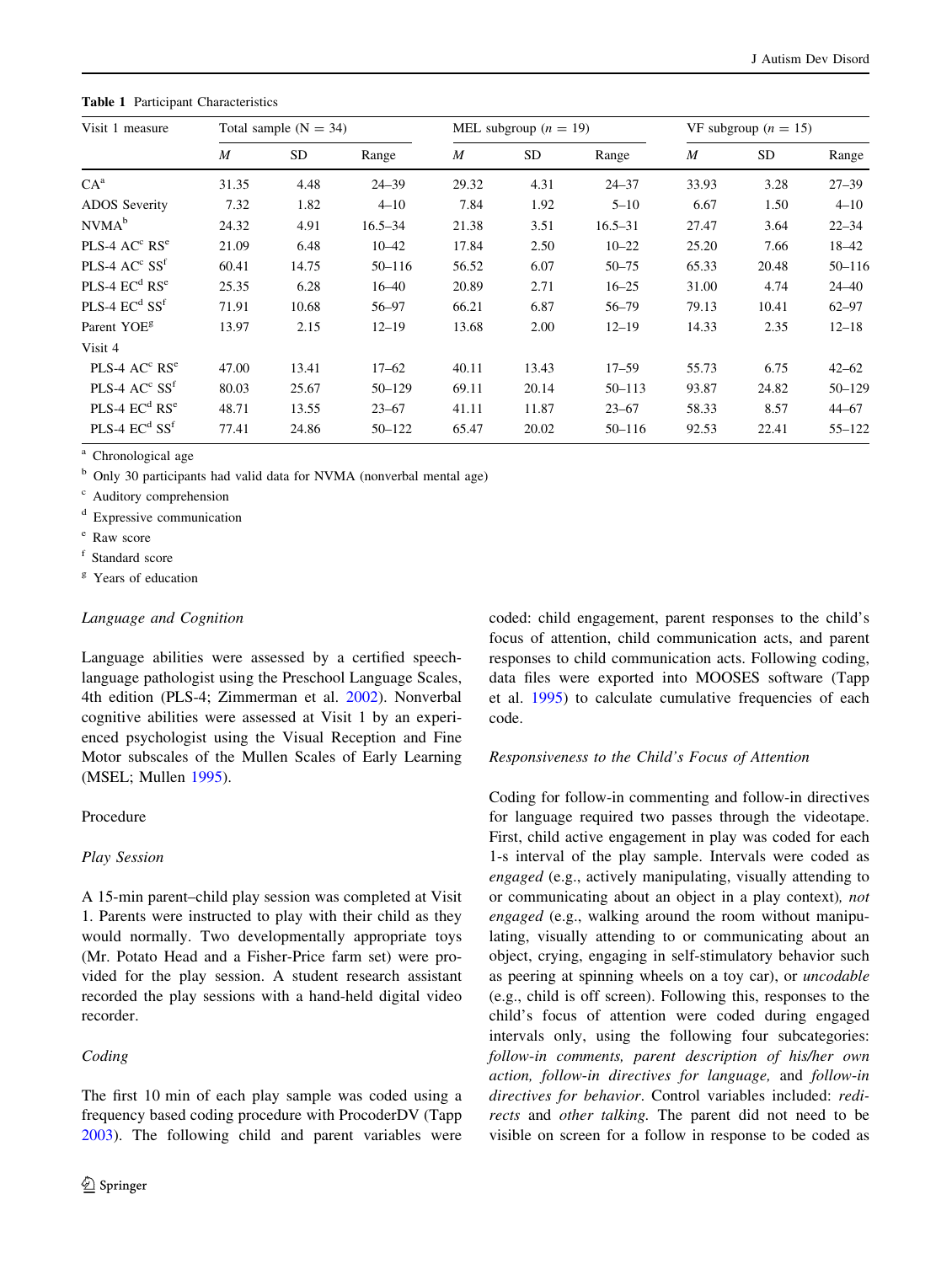long as the parent's utterance was understandable and the coder could identify the child's focus of attention.

#### Responsiveness to Child Communication Acts

Child acts of intentional verbal and nonverbal communication were coded. Nonverbal communication acts included gestures or nonword vocalizations that were produced with coordinated attention between the parent and an object or event (e.g., child reaches for a toy the parent is holding and looks up to the parent). Verbal communication acts included real words or word approximations that were directed to the adult. Verbal communication acts related to the immediate interactive context and could serve multiple communicative functions, including requests, comments, responses to questions (e.g., "help", "cow", "bye–bye"); however, protests were not coded as communication acts (e.g., child screams ''no'').

Following the identification of a child communication act, parent responses that occurred within 3 s of the communication act were coded. Parent responses that accurately interpreted the child's nonverbal communication act in words were coded as linguistic mapping. Responses that added lexical or grammatical information to the child's verbal communication acts were coded as expansions. Parent repeats of all or part of the child's verbal communication act were coded as repetitions. There were no uncodable parent verbal utterances. If the parent utterance did not correctly correspond to the presumed topic of the child's verbal or nonverbal act, it was not coded. If the parent utterance described the child's focus of attention but was not contingent upon a child communication act, it was coded as a follow in comment or directive (depending on the expectation of a child response). If the parent utterance did not map onto the child's current focus of attention but did correspond to some other aspect of the interactive context, it was coded as a redirect.

See Table [2](#page-5-0) for code descriptions and examples. Additional details and the coding manual are available by contacting the first author.

### Reliability

Reliability was computed by having a separate independent coder recode 20 % of the play samples that were randomly selected. Interobserver reliability was calculated using intraclass correlation coefficients (ICC), reflecting the proportion of the variability in the reliability sample that is due to between-participant variance in true score estimates of the behavior of interest (Shavelson and Webb [1991](#page-8-0)). Values were above .95 for all values except for ''other talking,'' which had an ICC value of .77; values of .6 or higher are acceptable (Suen and Ary [1989](#page-9-0)).

#### **Results**

### Data Analysis

Analyses included variables that had theoretical and empirical evidence supporting their association with enhanced child language outcomes. Parent years of education were included in the analyses as an index of SES due to previous research indicating an association between SES and child language development (Hart and Risley [1992,](#page-8-0) [1995](#page-8-0)). Previous research has also found an association between the number of hours of therapy and later language abilities (Bono et al. [2004;](#page-8-0) Stone and Yoder [2001\)](#page-8-0). The information concerning child intervention services gathered for the current study was not detailed enough to draw strong conclusions with regard to the influence of intervention on language outcomes; therefore, a dichotomous variable was derived to differentiate children who had ever received intensive autism intervention (i.e., 20 or more hours a week) over the course of the four year study. Separate analyses including child intensive autism therapy also were conducted. In addition, it was necessary to control for child engagement as parents only had the opportunity to provide follow-in comments or directives when while the child was actively engaged. Thus, a proportion was created using the parent follow-in variable as the numerator and child engagement as the denominator (e.g., frequency of follow-in comments divided by frequency of one-second intervals in which the child was engaged in active play). Similarly, opportunities for the parent to respond contingently to child communication acts were limited by the number of such acts. Thus, a proportion was created in which parent responses to child communication acts comprised the numerator and child communication acts served as the denominator (e.g., frequency of parent expansions divided by frequency of child verbal communication acts).

Because there were several metrics of parent verbal responsivity, examination of bivariate correlations was used to guide the selection of variables entered into the subsequent hierarchical multiple regression analyses. These preliminary correlational analyses assessed the association between all predictor variables measured at Visit 1 and language gain scores. Gain scores were computed by subtracting raw scores from the PLS-4 administered at Visit 1 from those measured at Visit 4 (e.g., Visit 4 PLS-4 Expressive Communication (EC) raw scores minus Visit 1 PLS-4 Expressive Communication (EC) raw scores).

Previous research suggests that children may benefit differentially from certain types of parent language input based upon the child's developmental level (Carter et al. [2011](#page-8-0); Haebig et al. [2013\)](#page-8-0). Thus, children in the current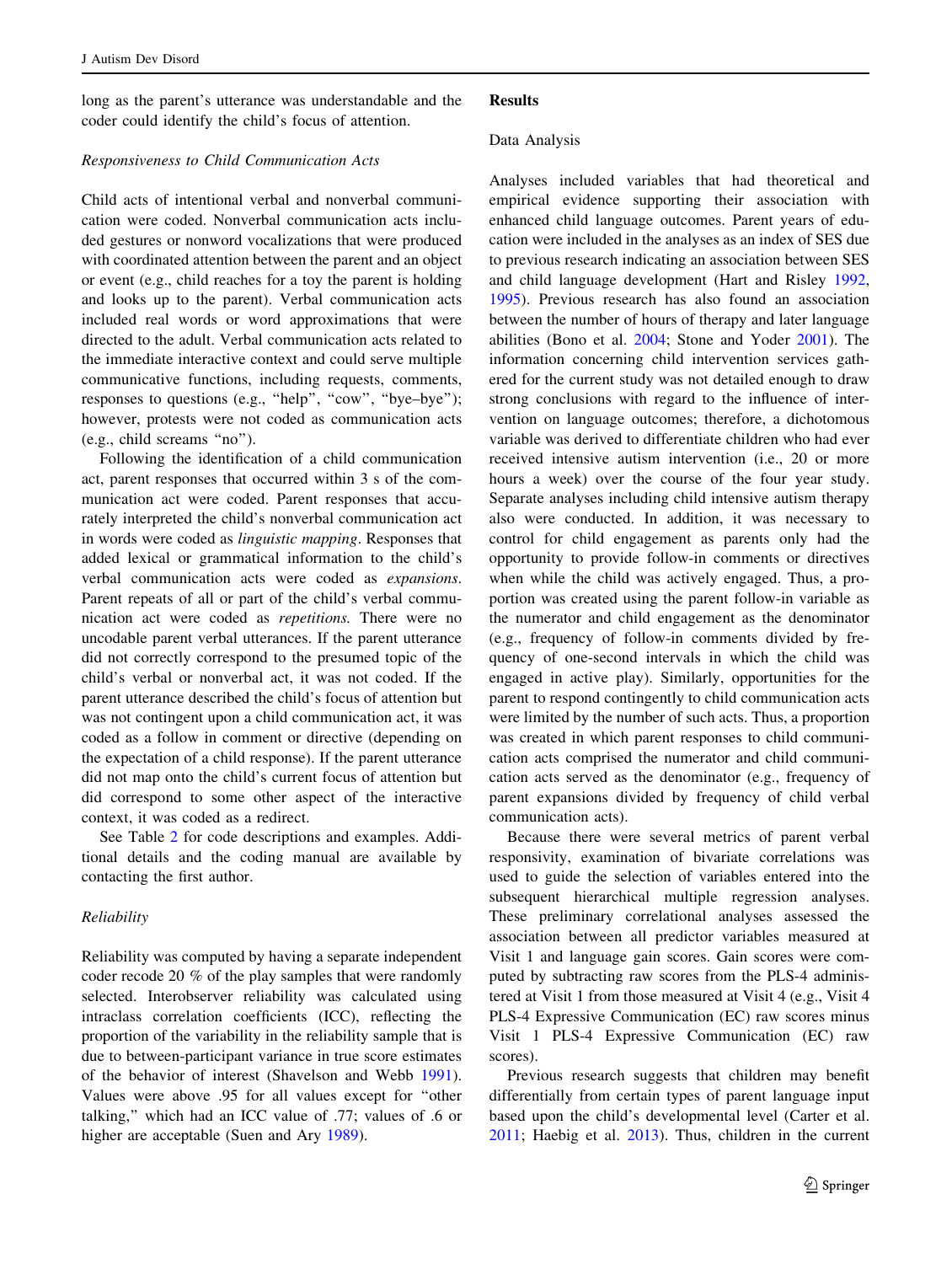| Code                                              | Definition                                                                                                         | Example                                                                          |  |  |
|---------------------------------------------------|--------------------------------------------------------------------------------------------------------------------|----------------------------------------------------------------------------------|--|--|
| Follow-in comments                                | Parent describes child's action or focus of attention without<br>directing the child to change his or her behavior | "You have the doggy!"<br>"Run piggy!" (as child moves pig)                       |  |  |
|                                                   |                                                                                                                    | "Moo moo" (as child plays with the cow)                                          |  |  |
| Parent descriptions of his or<br>her own behavior | Parent describes his/her own action with a toy (provided that the<br>child is attending to the parent's toy)       | "I'll put the eyes on." (as parent places eyes<br>on Mr. Potato Head)            |  |  |
| Follow-in directives for                          | Parent directs the child to change his/her behavior                                                                | "Put the nose here."                                                             |  |  |
| behavior                                          |                                                                                                                    | "Push the car."                                                                  |  |  |
| Follow-in directives for                          | Parent directs the child to produce a communication act                                                            | "What's this?"                                                                   |  |  |
| language                                          | (verbal or nonverbal)                                                                                              | "What does the cow say?"                                                         |  |  |
| Redirects                                         | Parent redirects an engaged child                                                                                  | "Look at the dog." or "Here's the dog."<br>(while child is playing with the pig) |  |  |
| Introductions                                     | Parent introduces a toy to an unengaged child                                                                      | "I have glasses."                                                                |  |  |
|                                                   |                                                                                                                    | "See this sheep?"                                                                |  |  |
| Other talking                                     | Other talking                                                                                                      | "oh" "mhmm"                                                                      |  |  |
| Linguistic Mapping                                | Parent puts the child's nonverbal communication act into words                                                     | Child: points to the sheep and looks up at the<br>parent                         |  |  |
|                                                   |                                                                                                                    | Parent: "Sheep"                                                                  |  |  |
| Repetition                                        | Parent repeats the child's verbal communication act                                                                | Child: "Shoe"                                                                    |  |  |
|                                                   |                                                                                                                    | Parent: "Shoe"                                                                   |  |  |
| Expansion                                         | Parent repeats part or all of child's verbal communication act and                                                 | Child: "Hat"                                                                     |  |  |
|                                                   | adds additional linguistic information                                                                             | Parent: "Red hat"                                                                |  |  |

<span id="page-5-0"></span>Table 2 Parent responsiveness to child's focus of attention and communication acts

sample were categorized into two subgroups based upon their initial language level. The ADOS module administered at Visit 1 was used as a proxy for initial language level. Children were assigned to the minimally expressive language subgroup ( $n = 19$ ) if they produced fewer than 5 words during the administration of the ADOS at Visit 1, while children were assigned to the verbally fluent subgroup  $(n = 15)$  if they produced more than 5 words or produced simple phrases during the ADOS administration. Based on previous research, the parent responsiveness variables were expected to positively relate to language gains and the control variables (i.e., redirects and other talking) were expected to neutrally or negatively relate to language gains; thus, all analyses were one-tailed.

### Bivariate Analysis

Pearson's correlations revealed a positive and significant correlation between parent follow-in directives for language and language gains (comprehension  $r = .45$  and production  $r = .35$ ,  $ps < .025$ ). Additionally, other talking  $(r = -.38, p = .014)$  and redirects  $(r = -.46, p = .003)$ were negatively related to gains in language comprehension. Other talking was negatively related to gains in language production  $(r = -.44, p = .005)$ . Follow-in comments and responses to child communication acts (expansions, repetitions, and linguistic mappings) were not significantly correlated to language gains. Parental education was not significantly correlated with either language comprehension gain scores ( $r = .20$ ,  $p = .132$ ) or expressive language gain scores ( $r = .23$ ,  $p = .10$ ). Similarly, the dichotomous variable indicating whether each child had ever received intensive autism intervention over the course of the larger longitudinal study was not significantly associated with language comprehension gain scores  $(r = -.13, p = .228)$  or expressive language gain scores  $(r = -.26, p = .069).$ 

### Hierarchical Multiple Regressions

To further assess the unique contributions of the significant bivariate correlates, hierarchical multiple regression analyses were used to predict language gain scores. Due to the limited sample size  $(n = 34)$  of this study, we restricted our analyses to the consideration of three-predictor models. The best three-predictor model of gains in language comprehension consisted of follow-in directives for language, redirects, and parent years of education (grand-mean centered). Parent follow-in directives for language ( $t = 2.52$ ,  $p = .009$ ,  $B = 231.47$ ,  $\beta = .37$ ,  $R^2$  change = .20) and redirects ( $t = -2.65$ ,  $p = .007$ ,  $B = -170.66$ ,  $\beta = -.39$ ,  $R^2$  change = .14) accounted for unique variance in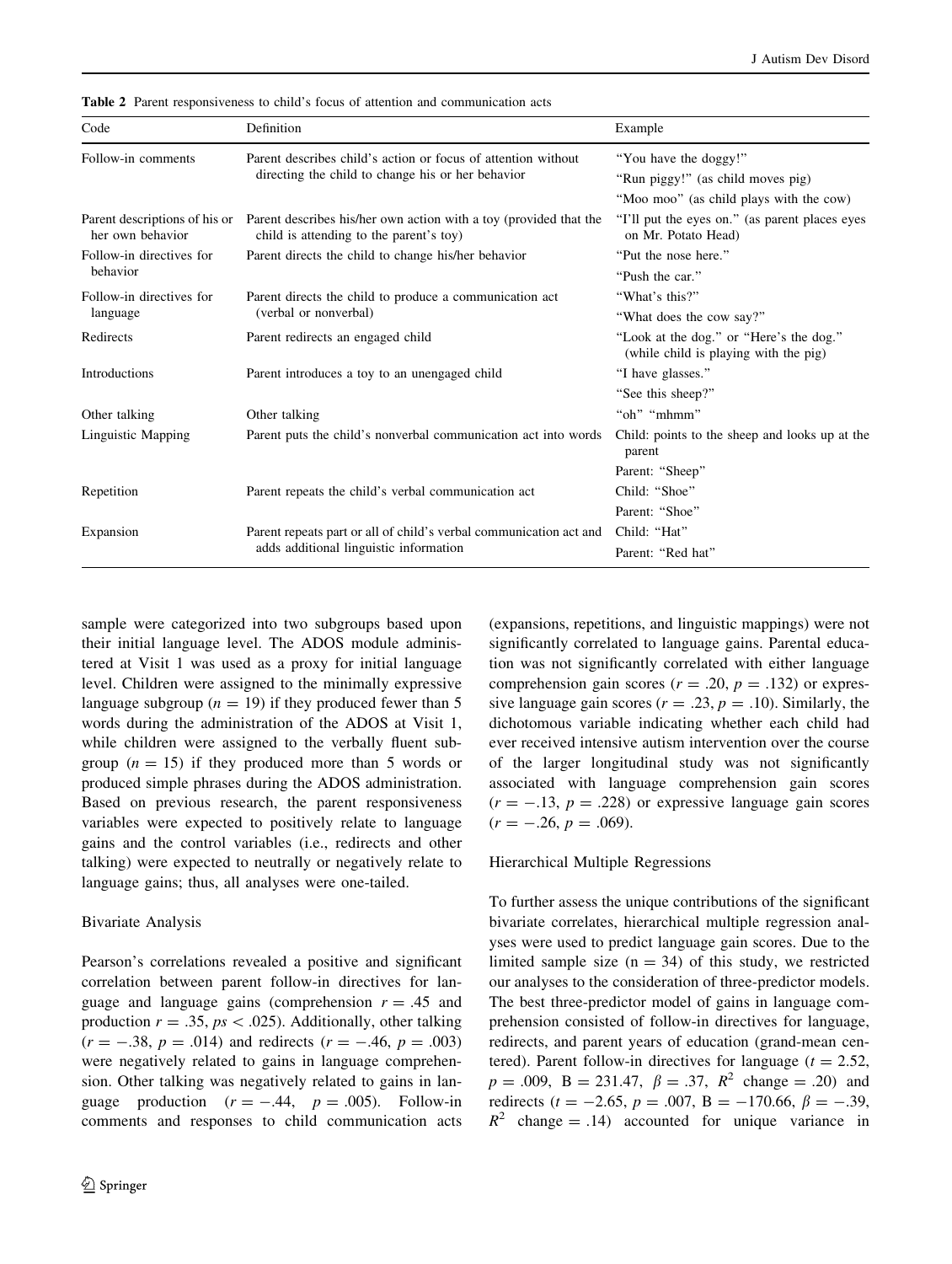predicting gains in language comprehension. Parent education did not significantly account for unique variance  $(t = 1.38, p = .089, B = 1.07, \beta = .20, R^2$ change  $= .04$ ). A three-predictor model predicting gains in expressive language consisted of follow-in directives for language, other talking, and parent years of education (grand mean centered). Follow-in directives for language approached significance in accounting for unique variance in expressive language gain scores  $(t = 1.54, p = .067,$  $B = 145.41, \ \beta = .24, \ \mathbb{R}^2$  change = .10). Parent other talking accounted for unique variance, with a negative impact on expressive language gain scores  $(t = -2.91$ ,  $p = .004$ ,  $B = -325.39$ ,  $\beta = -.46$ ,  $R^2$  change = .15). Lastly, parent education significantly accounted for unique variance  $(t = 2.00, p = .030, B = 1.59, \beta = .30, R^2)$ change  $= .09$ ).

Similar to the prior analysis incorporating parent education,we included child intensive autism intervention into hierarchical multiple regression models based on previously published research. The three-predictor model for language comprehension gain scores consisted of follow-in directives for language, redirects, and child intensive autism intervention. Parent follow-in directives for language  $(t = 2.45, p = .010, B = 236.45, \beta = .38, R^2$ change = .20) and redirects ( $t = -2.55$ ,  $p = .008$ , B =  $-171.86, \ \beta = -.39, \ \mathbb{R}^2 \ \text{change} = .14) \ \text{accounted} \ \text{for}$ unique variance in predicting gains in language comprehension. Child intensive autism intervention did not significantly account for unique variance  $(t = 0.21, p = .419,$  $B = 0.78$ ,  $\beta = .03$ ,  $R^2$  change = .001). The three-predictor model predicting gains in expressive language consisted of follow-in directives for language, other talking, and child intensive autism intervention. Follow-in directives for language failed to reach significance in accounting for unique variance in expressive language gain scores  $(t =$ 1.25,  $p = .110$ ,  $B = 124.74$ ,  $\beta = .20$ ,  $R^2$  change = .10). Parent other talking accounted for unique variance, with a negative impact on expressive language gain scores  $(t = -2.55, p = .008, B = -289.33, \beta = -.41, R^2$ change  $= .15$ ). Lastly, child intensive autism intervention did not account for unique variance in expressive language gain scores ( $t = -1.26$ ,  $p = .109$ ,  $B = -4.87$ ,  $\beta = -.20$ ,  $R^2$  change = .04).

Subsequently, a regression model was tested to consider the differential effect of parent verbal responsiveness on children with different initial levels of expressive language by including: Group (Minimal Expressive Language, Verbally Fluent), follow-in comments, and the interaction of Group  $\times$  follow-in comments. The continuous variable representing follow-in commenting was grand mean centered and Group was dummy coded (see Cohen et al. [2003](#page-8-0); p. 261). Grand mean centering is recommended to reduce collinearity between the variables that comprise the



Fig. 1 Interaction between group and follow-in comments when assessing language gain scores. This figure illustrates that children with ASD with minimal expressive language benefit from parent follow-in comments both in receptive and expressive language domains

product term. Parent education was not included in this model because it was not significantly correlated with language gain scores in the bivariate analyses and there was not enough power in the model to allow its inclusion. This model resulted in a significant interaction between initial child language level and parent follow-in comments for gains in both comprehension ( $t = -3.96$ ,  $p < 0.001$ ,  $B = -277.67$ ,  $\beta = -.81$ ,  $R^2$  change = .29) and production (t = -3.40,  $p < .001$ , B = -251.32,  $\beta$  = -.75,  $R^2$ change = .25). Parent follow-in comments accounted for unique variance in comprehension and production gain scores for children who were minimally verbal but not for those who were verbally fluent at the initial assessment (see Fig. 1).

### Discussion

The current study found that certain types of responsive verbal language input provided by parents when their children are toddlers can influence children's language gains when measured 3 years later. Moreover, parent follow-in comments seemed to differentially affect later language in children with ASD. Specifically, children who were minimally verbal (in this case, who used less than 5 spoken words during administration of the ADOS at the initial assessment), had better language outcomes 3 years later when their parents used more follow-in comments. The positive association between parent follow-in comments and later language observed in the current sample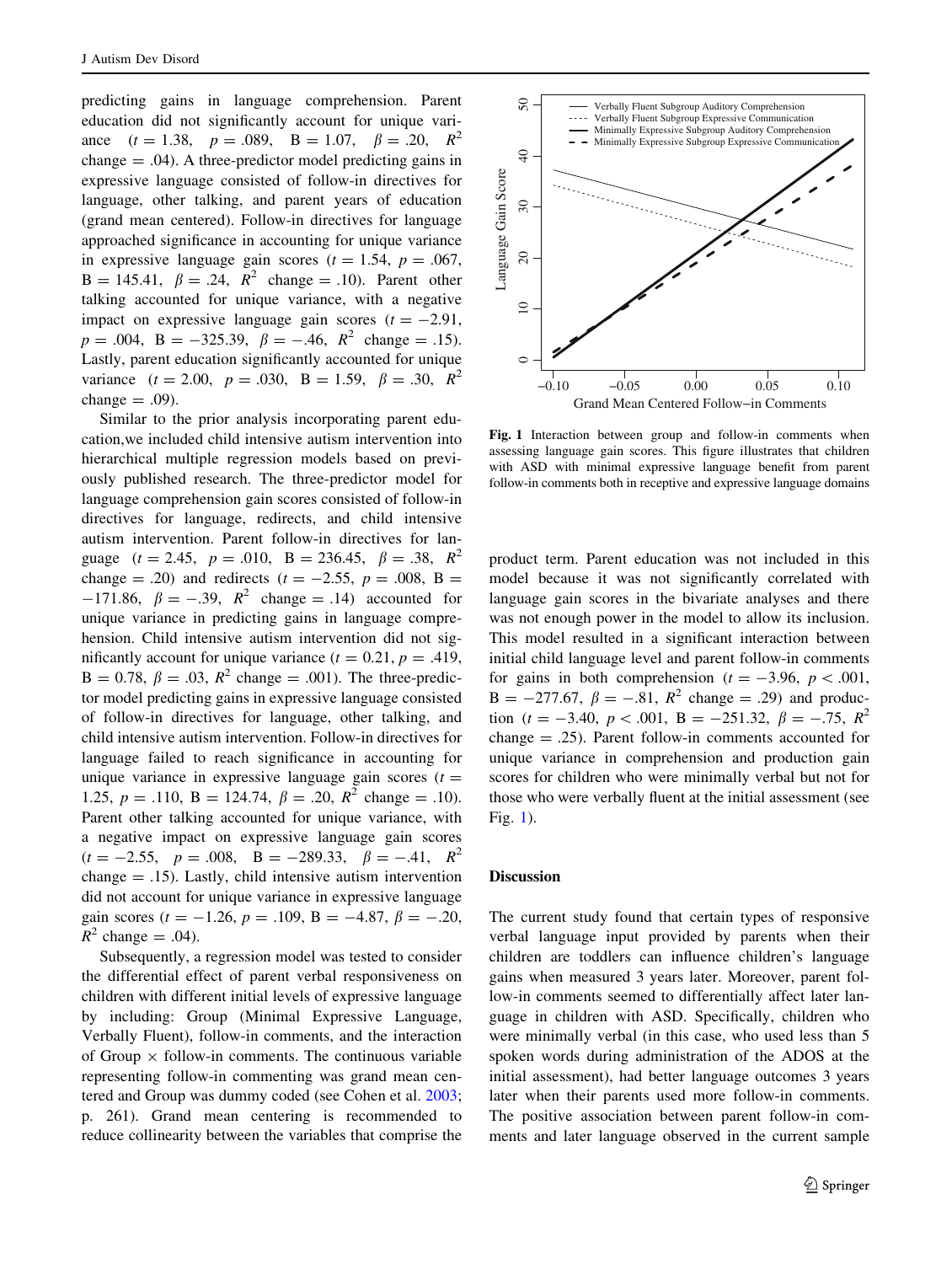adds support to previous findings (McDuffie and Yoder [2010;](#page-8-0) Siller and Sigman [2002,](#page-8-0) [2008](#page-8-0)) which also reported the language facilitating effect of parent verbal language input that is synchronous with the child's focus of attention and undemanding in terms of suggesting children change their focus of attention or their ongoing activity. Furthermore, the negative associations detected for the role of redirects (i.e., talking that does not map onto the child's ongoing focus of attention) and other kinds of parent talking (i.e., talking that does not provide meaningful linguistic input; e.g., ''oh'') align with previous research on verbal responsiveness and underscore the importance of parents who provide meaningful linguistic input that describes their child's current attentional focus.

A recent study reporting the effects of a naturalistic parent mediated language intervention has suggested that children with ASD with more severe impairments may differentially respond to parent input (Carter et al. [2011](#page-8-0)). This proposal is supported by our previous short term longitudinal findings (Haebig et al. [2013](#page-8-0)) as well as by the current study (excluding six children from the previous study due to attrition) in which parent use of follow-in commenting positively related to language gains children with minimal expressive language after 1 and 3 years in time. The minimally verbal subgroup of children examined in the current study had language levels that were similar to the participants in the McDuffie and Yoder ([2010\)](#page-8-0) study, who were described as having fewer than 10 words during a conversational language sample and for whom a positive contribution of parent follow in comments also was detected. Conversely, the verbally fluent subgroup in the current study displayed attenuated language growth with increasing use of parent follow-in comments. It is possible that the verbally fluent subgroup, some of whom were producing flexible phrase speech and who had an average spoken vocabulary size of 126 words according to parent report at age  $2\frac{1}{2}$  on the CDI (Fenson et al.  $2007$ ), may have benefited from more advanced linguistic input from their parents. It may be that parents who provide overly simplistic language forms that do not appropriately match the language abilities of verbally fluent children do not support their child's language growth as effectively as parents who expand their child's spoken utterances or elicit replies by using follow-in directives for language. More advanced language forms may have better matched the verbally fluent children's language level and provided appropriate scaffolding for language growth.

Regardless of initial linguistic abilities, the current study found that directives for language that followed into the child's focus of attention (e.g., ''What's this?'', ''What color are the shoes?'', ''Where's his nose?'') uniquely explained 20 % of the variance in language comprehension 3 years later, and approached significance, explaining

10 % of the variance, in later expressive language. These types of directives differ from redirects, which were negatively related to language growth. It is possible that follow-in directives have the potential to facilitate a mapping between labels and objects or events in a manner similar to follow-in comments given that these types of directives also refer to the child's current focus of attention (McCathren et al. [1995;](#page-8-0) McDuffie and Yoder [2010](#page-8-0)). Additionally, given known deficits in initiating joint attention, follow-in directives for language may serve as a needed prompt for the use of language that the child has already acquired. Follow-in directives for language can elicit both verbal and nonverbal communication, making them appropriate for children of various communication abilities. With adult scaffolding (e.g., environmental arrangement), the child is more likely to successfully produce a communication act and can therefore be encouraged to engage in reciprocal exchanges and sharing of attention, a strategy found to be beneficial for typically developing children, but potentially more important for children with ASD given their social deficits. Additionally, parents can follow child responses to questions with semantic or grammatical expansions, another empirically supported language facilitation strategy (e.g., McDuffie and Yoder [2010\)](#page-8-0).

The current study has limitations that must be acknowledged. A large number of variables were investigated in the regression analyses, given the number of participants. However, a maximum of three variables were considered within a given model which is in line with statistical guidelines for these types of analyses. In an attempt to adhere to statistical guidelines for regression analyses, we did not include additional variables that could potentially influence child language gains. We included parent years of education, as a proxy for SES, and accounted for child initial language abilities by using language gain scores as our outcome variables, two robust predictors of later language in the extant literature. Additionally, we tested separate three-predictor models including child intensive autism intervention in place of parent years of education, to account for potential intervention effects on child language gains. A broad, dichotomous variable was used to measure child intervention services; thus, future studies should measure speech-language intervention history in a more detailed fashion to assess its contribution to child language outcomes. In addition, while it would have been ideal to capture and analyze a longer sample for each dyad, time did not allow for this during the initial annual visit.

The current study identified responsive techniques that may benefit children with ASD and could prove useful targets in parent mediated intervention programs. The most compelling finding stresses the value of meaningful input for children who have more severe impairments, who may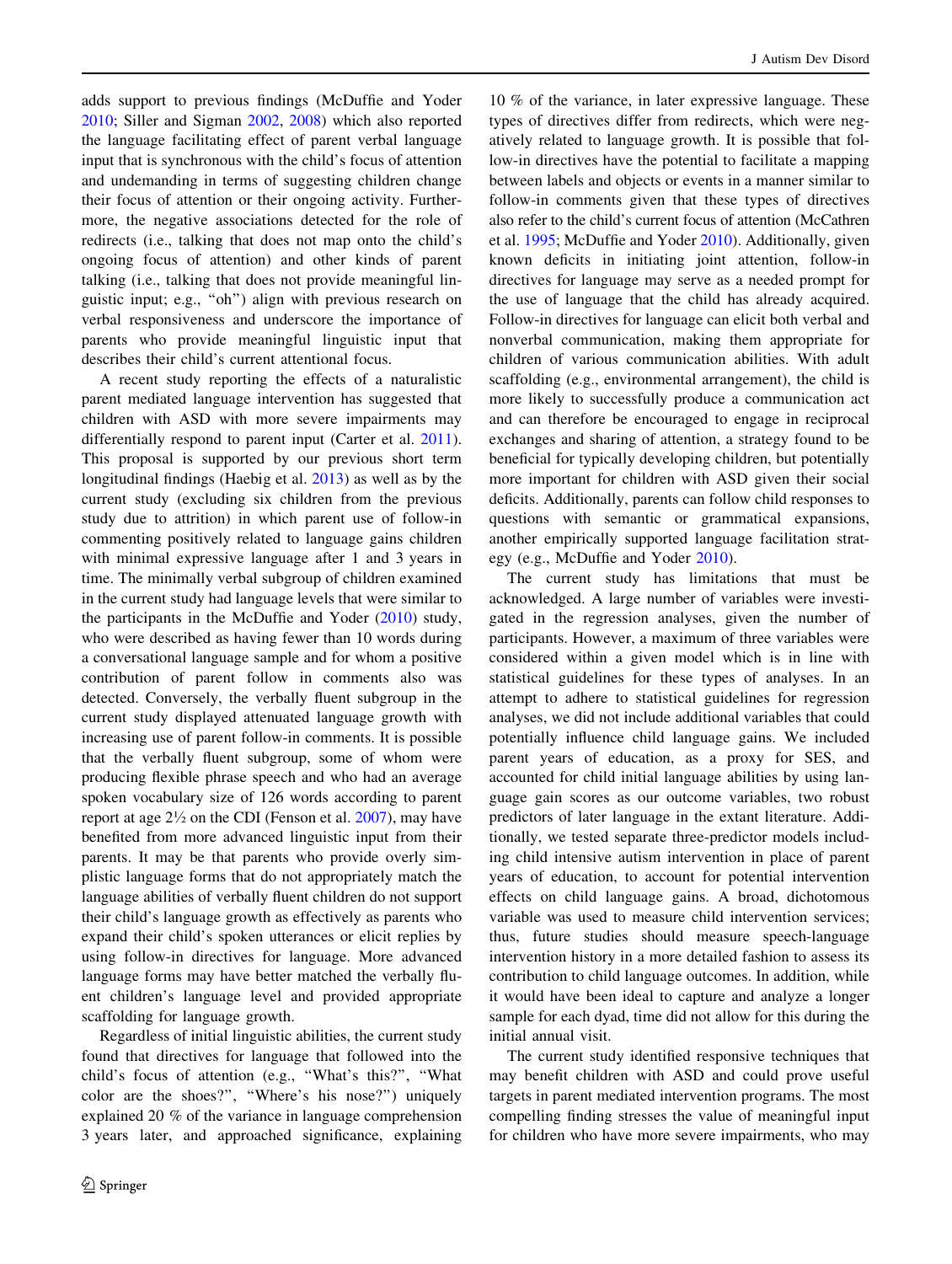<span id="page-8-0"></span>often be overlooked and considered less ''ready to learn'' or benefit from therapy. Future intervention studies should teach parents of children with ASD responsive verbal language strategies and assess causal connections between parental language input and gains in child language outcomes.

Acknowledgments Funding for this project was provided by NIH R01 DC007223 and T32 DC05359 (Susan Ellis Weismer, PI), as well as a core grant support to the Waisman Center, P30 HD03352 (Marsha Seltzer, PI). We sincerely appreciate the contributions of the families who participated in this study. Lastly, we thank Amy Stern for her valuable help.

### References

- Adamson, L. B., Bakeman, R., & Deckner, D. F. (2004). The development of symbol-infused joint engagement. Child Development, 75(4), 1171–1187.
- Baldwin, D. A. (1995). Understanding the link between joint attention and language. In C. Moore & P. J. Dunham (Eds.), Joint attention: Its origins and role in development (pp. 130–158). Hillsdale, NJ: Lawrence Erlbaum Associates.
- Barnea-Goraly, N., Kwon, H., Menon, V., Eliez, S., Lotspeich, L., & Reiss, A. (2004). White matter structure in autism: Preliminary evidence from diffusion tensor imaging. Biological Psychiatry, 55, 323–326.
- Baron-Cohen, S., Baldwin, D. A., & Crowson, M. (1997). Do children with autism use the speaker's direction of gaze strategy to crack the code of language? Child Development, 68(1), 48–57.
- Bohannon, J. N., & Bonvillian, J. D. (2005). Theoretical approaches to language acquisition. In J. B. Gleason (Ed.), The development of language (6th ed., pp. 230–291). New York, NY: Pearson.
- Bono, M. A., Daley, T., & Sigman, M. (2004). Relations among joint attention, amount of intervention, and language gain in autism. Journal of Autism and Developmental Disorders, 34(5), 495–505.
- Carter, A. S., Messinger, D. S., Stone, W. L., Celimli, S., Nahmias, A. S., & Yoder, P. (2011). A randomized controlled trial of hannen's 'more than words' in toddlers with early autism symptoms. Journal of Child Psychology and Psychiatry, 52(7), 741–752.
- Chapman, R. (2000). Children's langauge learning: An interactionist perspective. Journal of Child Psychology and Psychiatry, 41(1), 33–54.
- Cohen, J., Cohen, P., West, S., & Aiken, L. (2003). Applied multiple regression/correlation analysis for the behavioral sciences (3rd ed.). Mahway, NJ: Lawrence Erlbaum Associates Inc.
- Fenson, L., Marchman, V. A., Thal, D., Dale, P. S., Bates, E., & Reznick, J. S. (2007). MacArthur-bates communicative development inventories: User's guide and technical manual (2nd ed.). Baltimore: Brookes.
- Haebig, E., McDuffie, A., & Ellis Weismer, S. (2013). The contribution of two categories of parent verbal responsiveness to later language for toddlers and preschoolers on the autism spectrum. American Journal of Speech-Language Pathology. doi[:10.1044/1058-0360\(2012/11-0004\)](http://dx.doi.org/10.1044/1058-0360(2012/11-0004)).
- Hart, B., & Risley, T. R. (1992). American parenting of languagelearning children: Persisting differences in family–child interactions observed in natural home environments. Developmental Psychology, 28(6), 1096–1105. doi:[10.1037/0012-1649.28.6.1096](http://dx.doi.org/10.1037/0012-1649.28.6.1096).
- Hart, B., & Risley, T. R. (1995). Meaningful differences in the everyday experience of young American children. Baltimore: Paul H. Brookes Publishing Co.
- Howlin, P., Mahood, L., & Rutter, M. (2000). Autism and developmental receptive language disorder—A follow-up comparison in early adult life: Social, behavioral, and psychiatric outcomes. Journal of Child Psychology and Psychiatry, 41, 561–578.
- Leekam, S., Hunnisett, E., & Moore, C. (1998). Targets and cues: Gaze-following in children with autism. Journal of Child Psychology and Psychiatry, 39(7), 951–962.
- Lord, C., Risi, S., DiLavore, P. S., Shulman, C., Thrum, A., & Pickles, A. (2006). Autism from 2 to 9 years of age. Archives of General Psychiatry, 63, 694–701.
- Lord, C., Risi, S., Lambrecht, L., Cook, E. H., Jr, Leventhal, B., DiLavore, P., et al. (2000). The Autism Diagnostic Observation Schedule—Generic: A standard measure of social and communication deficits associated with the spectrum of autism. Journal of Autism and Developmental Disorders, 30(3), 205–223.
- Luyster, R., Gotham, K., Guthrie, W., Coffing, M., Petrak, R., Pierce, K., et al. (2009). The Autism Diagnostic Observation Schedule—Toddler Module: A new module of a standardized diagnostic measure for autism spectrum disorders. Journal of Autism and Developmental Disorders, 39(9), 1305–1320.
- Luyster, R. J., Kadlec, M. B., Carter, A., & Tager-Flusberg, H. (2008). Language assessment and development in toddlers with autism spectrum disorders. Journal of Autism and Developmental Disorders, 38, 1426–1438.
- McCathren, R., Yoder, P., & Warren, S. F. (1995). The role of directives in early language intervention. Journal of early intervention, 19, 91–101.
- McDuffie, A., & Yoder, P. (2010). Types of parent verbal responsiveness that predict language in young children with autism spectrum disorders. Journal of Speech Language and Hearing Research, 53, 1026–1039.
- Mullen, E. (1995). Mullen scales of early learning. Circle Pines, MN: American Guidance Service.
- Mundy, P., & Newell, L. (2007). Attention, joint attention, and social cognition. Current Directions in Psychological Science, 1(16), 269–274.
- Mundy, P., Sigman, M., Ungerer, J., & Sherman, T. (1986). Defining the social deficits of autism: The contribution of non-verbal communication measures. Journal of Psychology and Psychiatry, 27, 657–669.
- Preissler, M. A., & Carey, S. (2005). The role of inferences about referential intent in word learning: Evidence from autism. Cognition, 97, B13–B23.
- Scherer, N. J., & Olswang, L. B. (1984). Role of mother's expansions in stimulating children's language production. Journal of Speech and Hearing Research, 7, 387–396.
- Shavelson, R. J., & Webb, N. M. (1991). Generalizability theory: A primer. Newbury Park, CA: Sage.
- Siller, M., & Sigman, M. (2002). The behaviors of parents of children with autism predict the subsequent development of their children's communication. Journal of Autism and Developmental Disorders, 32, 77–89.
- Siller, M., & Sigman, M. (2008). Modeling longitudinal change in the language abilities of children with autism: Parent behaviors and child characteristics as predictors of change. Developmental Psychology, 44(6), 1691–1704.
- Sparks, B. F., Friedman, S. D., Shaw, D. W., Aylward, E. H., Echelard, D., Artru, A. A., et al. (2002). Brain structural abnormalities in young children with autism spectrum disorder. Neurology, 59, 184–192.
- Stone, W. L., & Yoder, P. (2001). Predicting spoken language level in children with autism spectrum disorders. Autism, 5(4), 341–361.